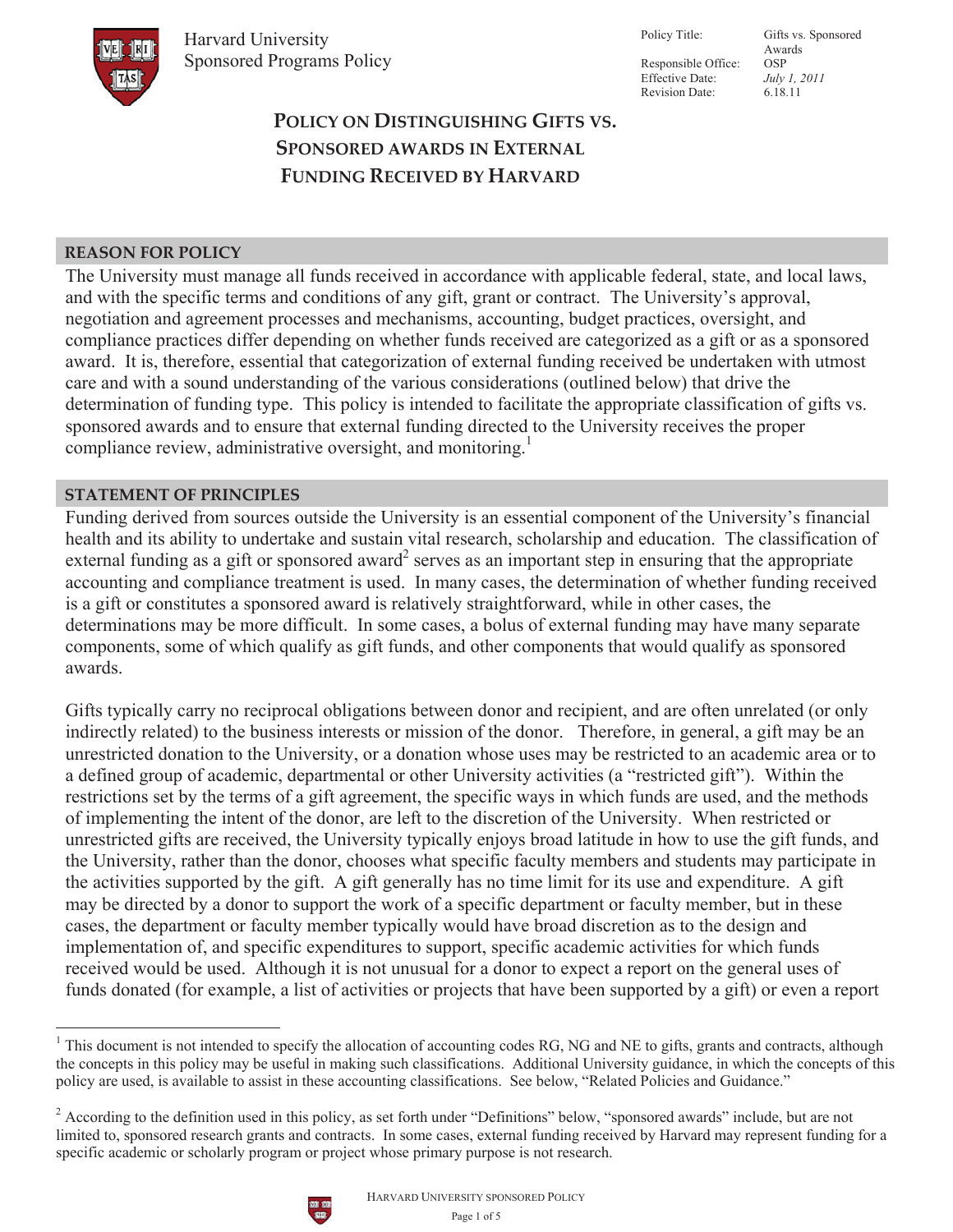Responsible Office: OSP<br>Effective Date: *July 1, 2011* Effective Date: *July 1, 2*<br>Revision Date: 6.18.11 Revision Date:

Policy Title: Gift vs. Sponsored Awards

on line-item expenses, a donor may not recoup gift funds. If a gift made for a restricted purpose has not, however, been spent according to the donor's restrictions, a donor may have grounds to rescind and recoup the gifted funds.

In sponsored awards (which include sponsored grants and contracts), however, the business interests or mission of the source of external funds is most often related directly to the uses for which the funds are put by the recipient. Because sponsors are concerned that their funds be used to support activities that bolster the sponsor's own mission or interests, sponsors typically provide funding for sponsored awards on the basis of a specific project or research plan and budget, for a specified period of time, with funds unused at the expiration of the time period reverting to the sponsor. The plan most often involves an identified University faculty or group of faculty as the academic project leader(s), and specifies goals and objectives, as well as the methodologies and approaches to be used, and it is to pursue the program or research plan that the funds are typically awarded. Sponsors expect the University to be fully accountable for assuring that the program or research is conducted with financial, ethical and scientific integrity and in compliance with all applicable federal and state laws and regulations. Sponsored *contracts* (which typically are contracts for sponsored research), unlike grants, are awarded for the pursuit and completion of specific program or research objectives or tasks, or the delivery of specific products, within specified timelines. Sponsors of sponsored contracts hold the university accountable for successful and timely completion of the work and "hand-over" of the contracted deliverables. In a sponsored award (either grant or contract), both the University and its faculty are usually responsible for reporting on progress and results to the sponsor at intervals or milestones identified in the grant or contract. Sponsors usually stipulate as part of the terms and conditions of an award that they have discretion to examine, even on a line-item basis, the expenditures of the grant or contract funds, and to disallow and demand repayment of any funds deemed by the sponsor to have been expended for purposes other than direct support of the defined activities. If the funded program or research is not pursued, or the contracted deliverables not attained, sponsors often reserve the right to recoup all or some of the sponsored award from the recipient.

In some cases, the distinction between a gift and a sponsored award (grant or contract) is ambiguous and requires consideration of many factors, including but not limited to the mission of and potential benefit received by the funder, the value exchanged; the scope of work; whether there are any defined activities and, and if so, their nature and the specificity with which they are defined; the terms of accountability for use of funds and deliverables; and – in case of failure to complete the defined activities – the ability of the funder to recoup the funds provided or to obtain a refund (or receive a reversion) of unused funds. Alternately, some external funding can initially resemble a gift because its terms may lack detail about activities to be funded but may require a mechanism by which a funder would be asked periodically to approve specific program or research activities and/or specific uses of portions of funds; such funding would therefore likely be considered as a sponsored award, because of the lingering control of the funder over specific activities for which the funds would be used and/or the budgets for those activities.<sup>3</sup>

In some cases, external funds received may be, by the terms on which they are provided, in part a gift and in part a sponsored award. In that event, funds received may be allocated between gift and sponsored award,

 $3$  Gifts and sponsored awards can differ significantly in the ways in which they are treated for recovery of indirect costs, with gifts typically (but not always) having a significantly lower indirect cost recovery. This difference in treatment for the recovery of indirect costs, although it may provide an incentive for funders, faculty, staff or schools to prefer one categorization over another, must not be considered as a criterion in determining whether external funds received constitute a gift or a sponsored award. Application of appropriate indirect cost recovery rates should – according to established University policy [LINK] – follow upon appropriate categorization of external funds as a gift or sponsored award, rather than influencing that categorization.

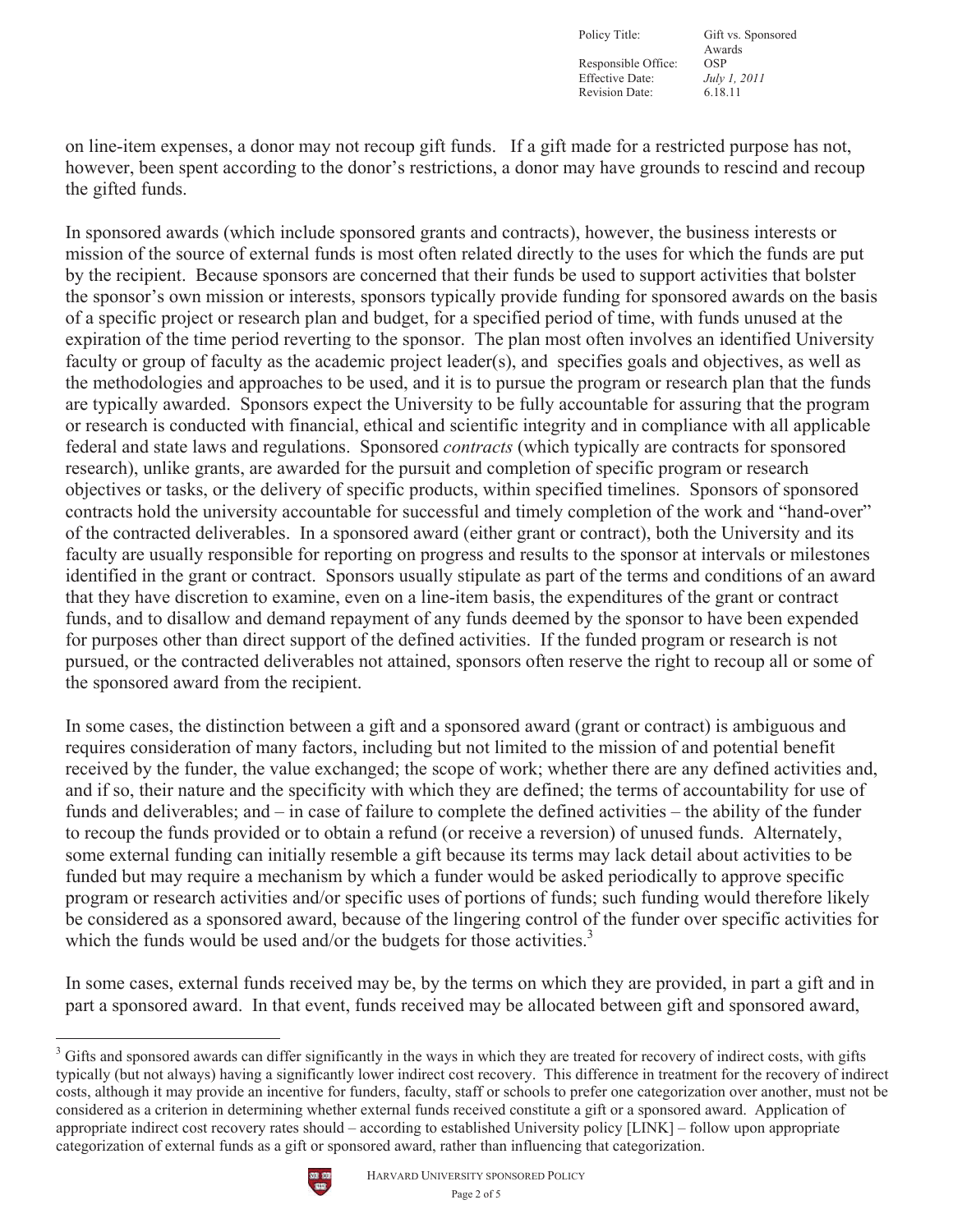Policy Title: Gift vs. Sponsored Awards Responsible Office: OSP<br>Effective Date: *July 1, 2011* Effective Date: Revision Date: 6.18.11

and the corpus of each portion treated differently and appropriately for management, accounting, compliance and oversight purposes.

When the appropriate categorization of external funds received is uncertain, OSP, HMS SPA, HSPH SPA, the Office for Technology Development (OTD), and/or school officials should consult with the Office of the Provost and the Recording Secretary's Office (RSO) before making a determination. These offices, in turn, may consult with the University Development Office (UDO), and the Office of General Counsel (OGC). Similarly, when UDO, RSO and other responsible offices within the University encounter external funds received whose appropriate categorization is uncertain, they should consult with the Office of the Provost, OSP, and OGC. In cases of lingering uncertainty or dispute about the appropriate categorization of external funds received, the Provost and the University Chief Financial Officer will consult and reach a final determination.

# **WHO MUST COMPLY**

Persons who must comply with this policy include all submitting offices (OSP, HMS SPA and HSPH SPA) for sponsored program awards; school-level officials who administer or negotiate gifts or sponsored program awards at their schools; OTD; UDO;, RSO; and all schools and units, University-wide initiatives, and centers, and all Harvard University faculty, other academic appointees, staff, students and any other individuals who apply for, seek, or receive external funding at Harvard University.

Only RSO and/or OSP may formally accept gift or sponsored program funding on behalf of the University, and RSO and OSP therefore must respect this policy in determining whether to accept a gift or sponsored program award.

#### **RESPONSIBILITIES**

In situations in which the determination of gift vs. sponsored program award is not obvious, the offices identified below are expected to coordinate as follows:

The sponsored programs submitting offices (OSP, HMS SPA and HSPH SPA) OTD, UDO, RSO, and the Office of the Provost are responsible, under the procedures and considering the factors specified above, for working in conjunction with one another to reach a determination as to whether the external funding is a gift or a sponsored award. The submitting offices and OTD are also responsible for following the normal procedures required to accept and set up a sponsored award.

School-level officials who are involved in discussions relating to prospective gifts or who administer gift funds, and school-level officials who assist faculty with applications for and discussions relating to sponsored program awards, are responsible for applying this policy, using factors and procedures outlined above.

The Office of the Provost, UDO, RSO and OGC are responsible for providing input to the submitting offices and OTD in determining whether funding is a gift or a sponsored award. The RSO is also responsible for establishing gift accounts.

#### **DEFINITIONS**

**Sponsored Awards.** This category includes all funding arrangements in which the University is providing a return benefit to, or agrees to provide a defined deliverable or complete a set of activities for, the sponsor in exchange for the funds, regardless of whether the funding instrument is designated a contract, cooperative agreement, grant, consortium agreement, or otherwise. This category includes all contract or sponsored

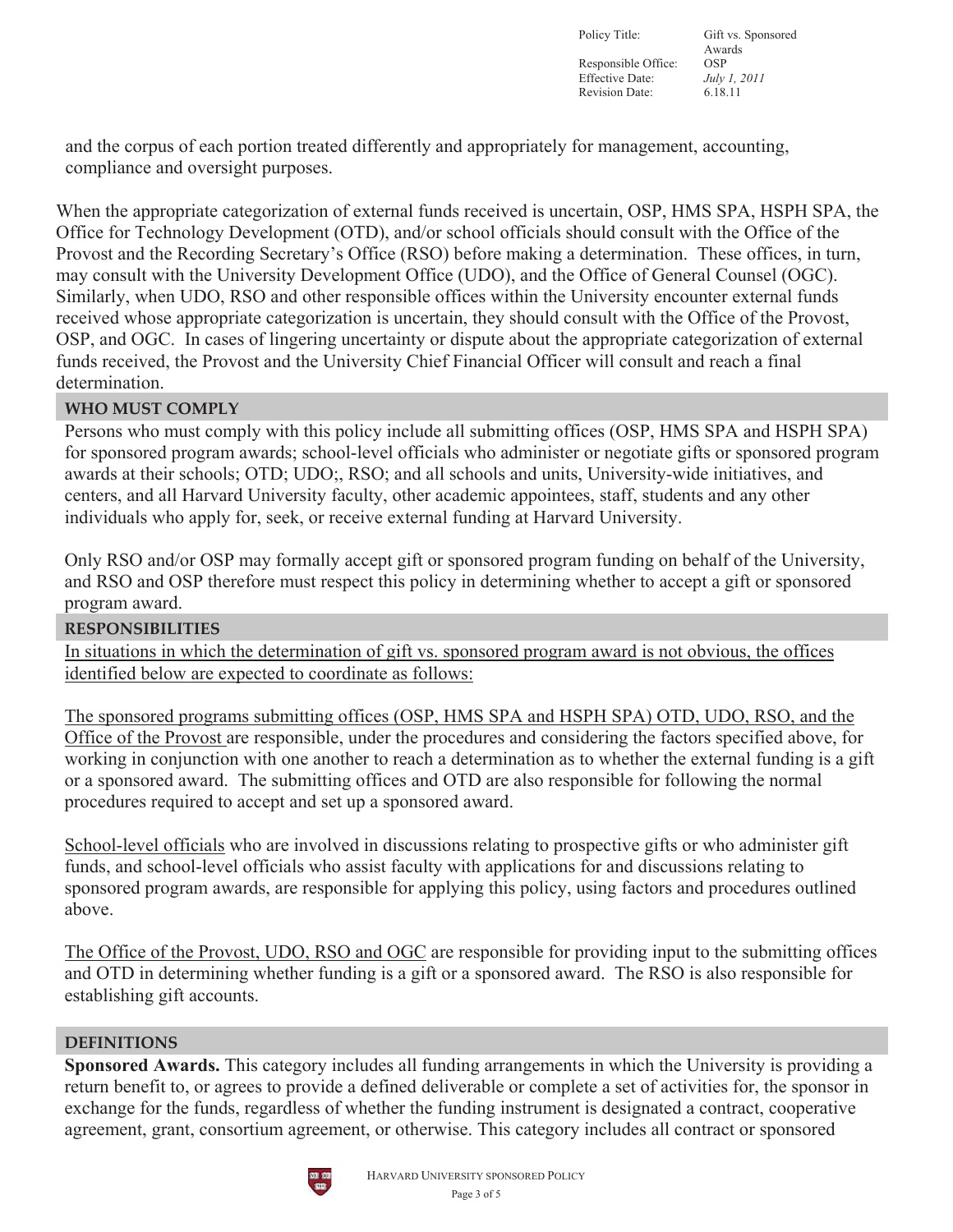Responsible Office: OSP<br>Effective Date: *July 1, 2011* Effective Date: *July 1, 2*<br>Revision Date: 6.18.11 Revision Date:

Policy Title: Gift vs. Sponsored Awards

"grant" funding by foreign entities or international organizations,<sup>4</sup> whether pursuant to a contract or sponsored "grant." This category also includes all subcontracts and subgrants, whether from federal or nonfederal sources. Non-federal Awards are processed only by the submitting office(s). Sponsored program awards most often support research activities, but in some cases, may be provided for non-research, demonstration or service projects.

**Restricted Gift.** This category includes gifts made by a donor who instructs the University as to the use of the funds in a specific academic area or for specific academic purposes. Gift terms for restricted gifts may specify particular activities and budgets for those activities; but usually do not specify how the funding must be spent or administered, and allow funding to be utilized at the full discretion of the recipient, although respecting the overall gift purposes. Financial reporting requested by donors of restricted gifts is normally in the aggregate, although detailed reports are sometimes requested; in both cases this reporting is solely intended to assure proper gift stewardship. Unexpended funds are not returned to the donor at the expiration of the restricted gift period. All restricted Gifts are processed by RSO, but they may also be recorded by OSP if there is a need for detailed financial reporting.

# **RELATED POLICIES AND GUIDANCE**

[RESERVED for forthcoming guidance on allocation of RG, NG and NE codes]

**[CONTACTS AND SUBJECT MATTERS EXPERTS OSP** HMS SPA HSPH SPA OTD UDO RSO School-level sponsored program officials

Key subject matter experts who provided input in the development of this policy were the University's three submitting offices, the RSO, OTD, the Vice Provost for Research, the University Director of Sponsored Research, and the Sponsored Administration Leadership Committee, which includes School-level officials responsible for sponsored program administration within their schools.

<sup>4</sup> Foreign entities or governments also may provide gifts to the University for endowment, financial aid or other non-project specific academic activity; these are accepted and processed by the RSO.